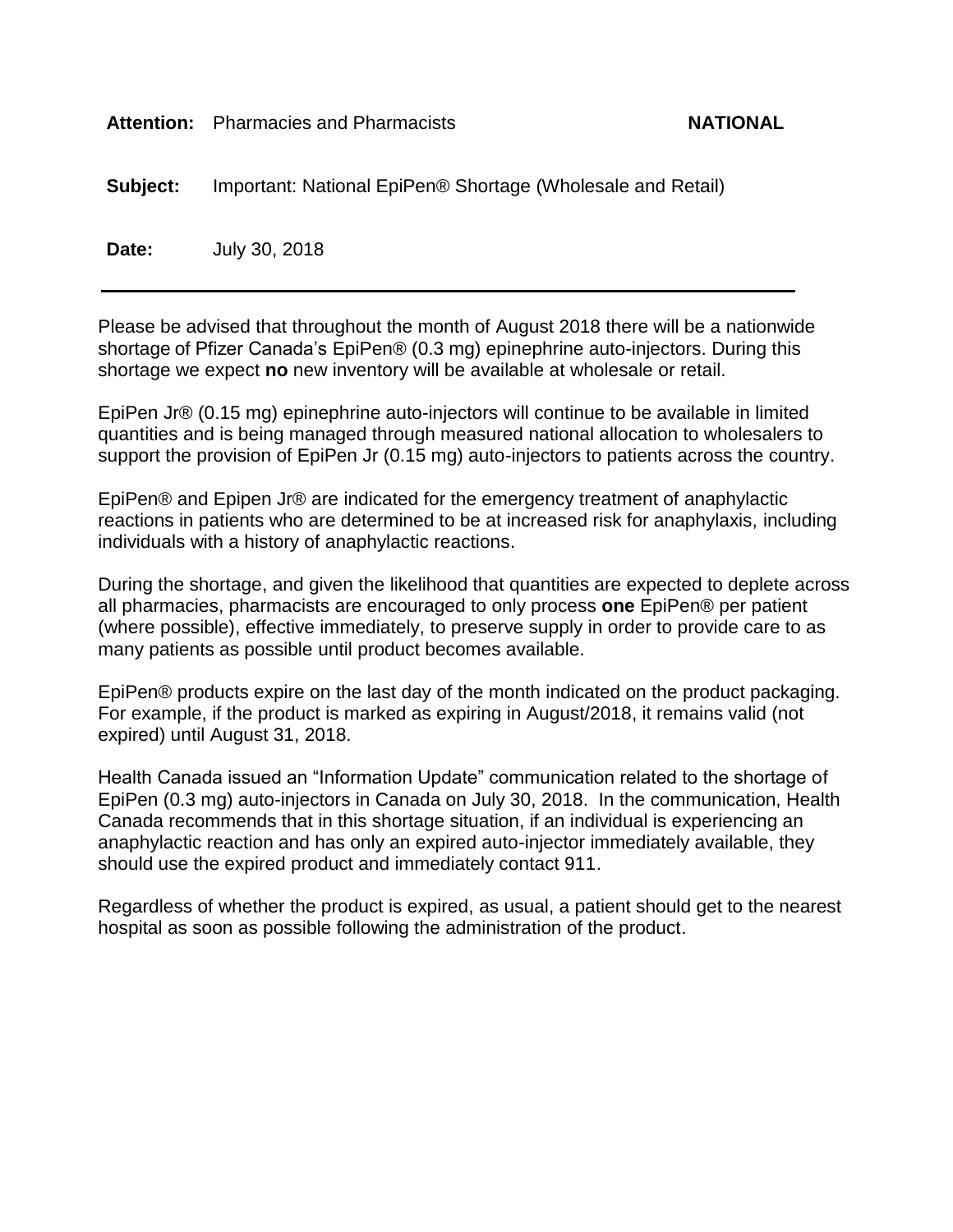# **Frequently Asked Questions (FAQs) for Patients:**

## **1. What is the indication for EpiPen®, and format for administration?**

*EpiPen® is indicated for the emergency treatment of anaphylactic reactions in patients who are determined to be at increased risk for anaphylaxis, including individuals with a history of anaphylactic reactions.* 

*The EpiPen® auto-injector is a disposable, pre-filled automatic injection device that administers epinephrine in the event of a severe allergic reaction. EpiPen® comes in two dosage strengths:* 

- *0.3 mg for adults and for children weighing 30 kg (66 lbs) or more;*
- *0.15 mg for children weighing 15–30 kg (33–66 lbs).*

# **2. Why is there an EpiPen® shortage and how long will it last?**

*Manufacturing delays have led to a shortage of Pfizer Canada's EpiPen®.*

*In Canada, a shortage is expected to last throughout the month of August 2018. It is anticipated that this shortage will last a period of 3-4 weeks where no new inventory will be available for both the wholesaler and retail levels.* 

*During the shortage, Health Canada encourages Pharmacists to only process one EpiPen® per patient (where possible), effective immediately, to preserve supply in order to provide care to as many patients as possible until the product becomes available.* 

# **3. What is being done to address the supply issues in Canada?**

*Pfizer Canada understands and regrets the challenges that this supply interruption poses to clinicians and patients. Pfizer Canada is managing this supply interruption as a priority and is working diligently to restore supply of EpiPen® in Canada.*

## **4. Why did my Pharmacist only provide me with one EpiPen® even though I had a prescription for more?**

*Unfortunately, EpiPen® quantities are limited. Pharmacists are encouraged to help manage supply for patients during this temporary supply interruption. As a result, Pharmacists are highly encouraged to only process one EpiPen® per patient (where possible), effective immediately, to preserve supply in order to provide care to as many patients as possible until the product becomes available.*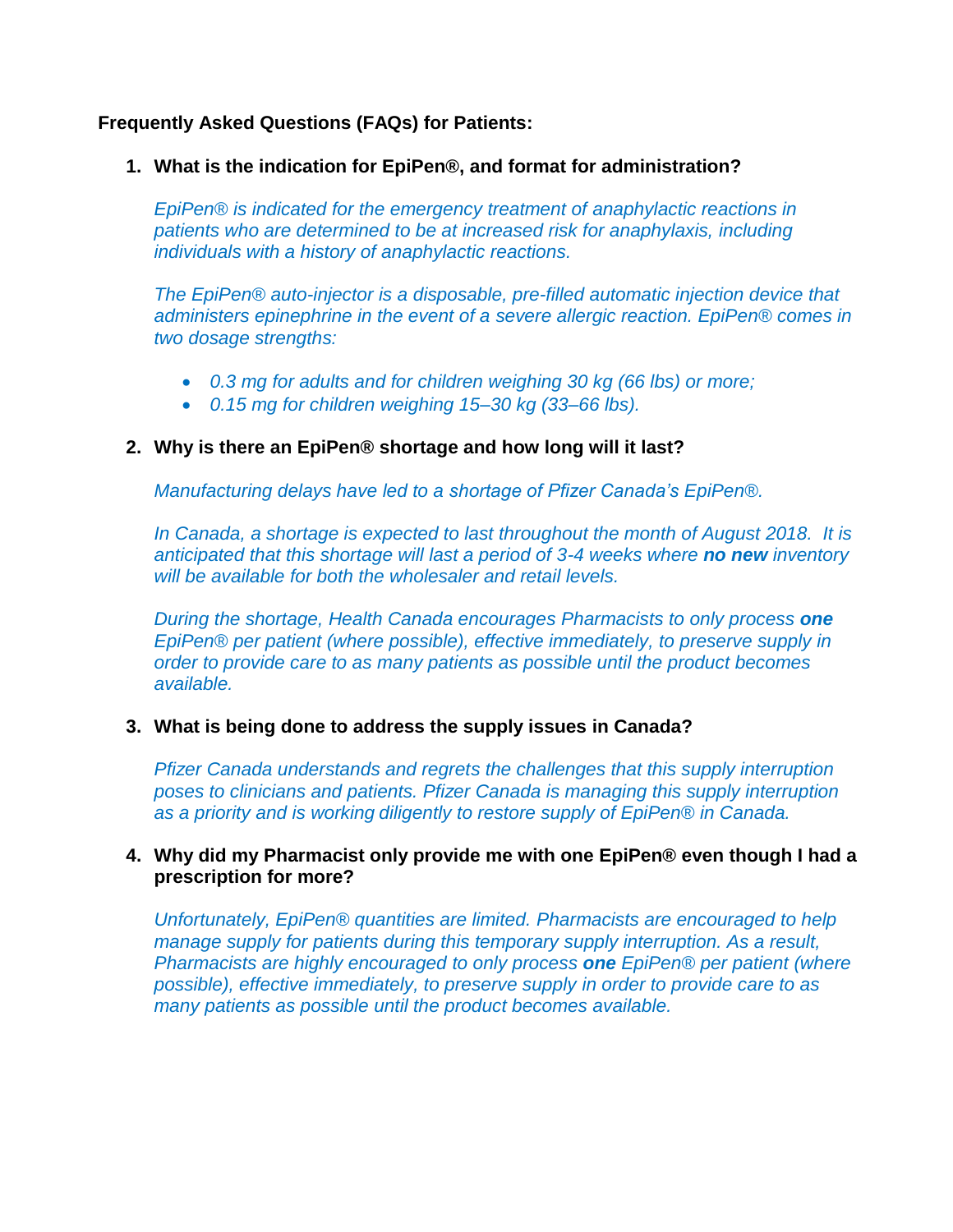#### *5.* **Will injecting an expired EpiPen® be effective in treating an anaphylactic allergic reaction?**

*Health Canada issued an "Information Update" communication related to the shortage of EpiPen (0.3 mg) auto-injectors in Canada on July 30, 2018. In the communication, Health Canada recommends that in this shortage situation, if an individual is experiencing an anaphylactic reaction and has only an expired autoinjector immediately available, they should use the expired product and immediately contact 911.* 

*Even if symptoms are mild or have stopped, patients must follow standard procedures and immediately go to the nearest hospital to seek medical attention. Observation is necessary to ensure the anaphylactic allergic reaction has been controlled.*

*Note: EpiPen® products expire on the last day of the month indicated on the product packaging. For example, if the product is marked as expiring in August/2018, it remains valid (not expired) until August 31, 2018.*

#### *6.* **What can be done when EpiPen® stock becomes unavailable at the Retail and Wholesaler level?**

*It is anticipated that during this shortage, as the demand for EpiPen® increases, the limited quantities in the Canadian market will eventually become depleted.*

*Health Canada issued an "Information Update" communication related to the shortage of EpiPen (0.3 mg) auto-injectors in Canada on July 30, 2018. In the communication, Health Canada recommends that in this shortage situation, if an individual is experiencing an anaphylactic reaction and has only an expired autoinjector immediately available, they should use the expired product and immediately contact 911.* 

*However, if an alternate supply is not available, and you experience an anaphylactic allergic reaction, immediately call 911.*

*Even if symptoms are mild or have stopped, patients must follow standard procedures and immediately go to the nearest hospital to seek medical attention. Observation is necessary to ensure the anaphylactic allergic reaction has been controlled.*

*Antihistamines should not be used instead of EpiPen® during an anaphylactic allergic reaction.*